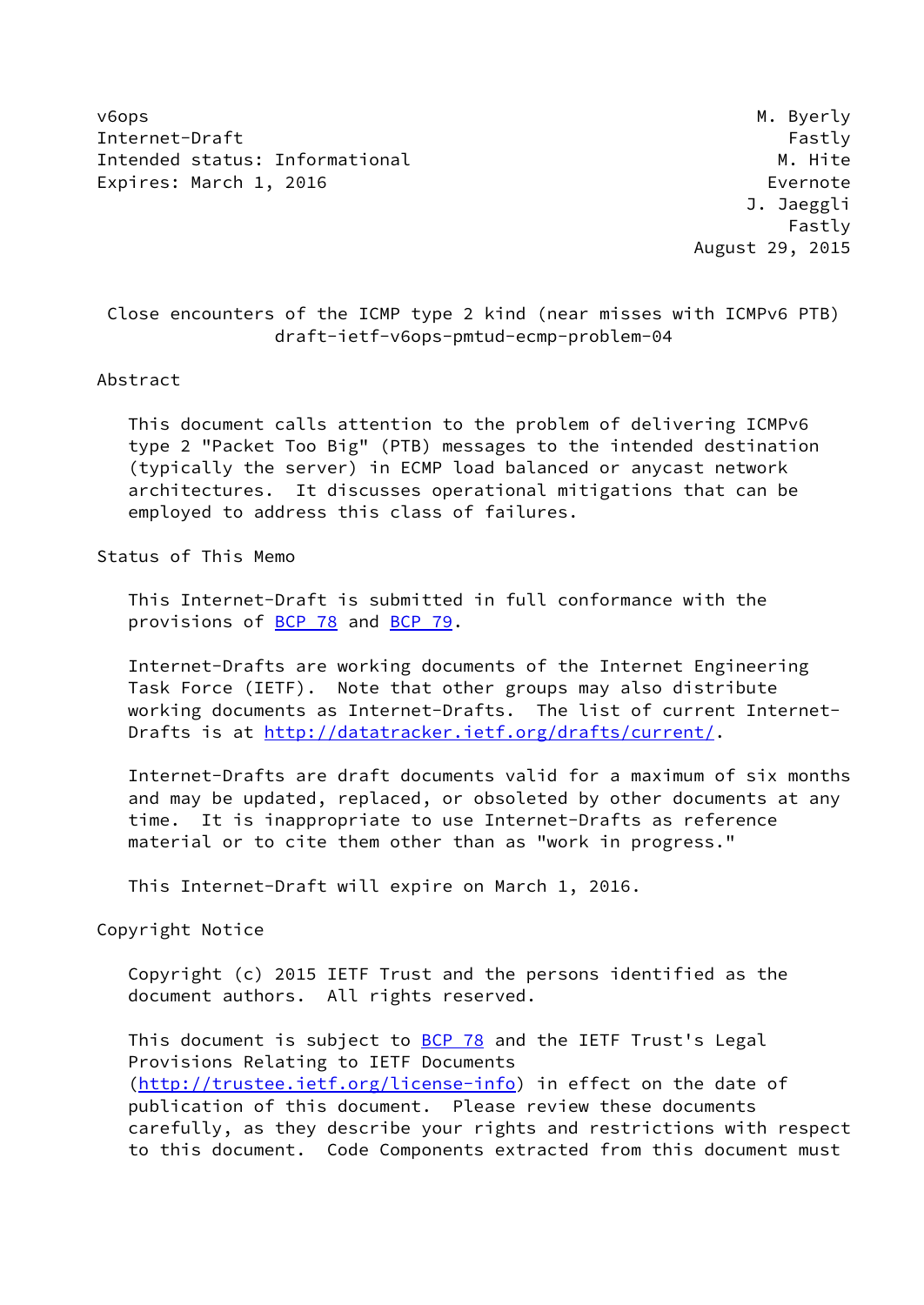Byerly, et al. Expires March 1, 2016 [Page 1]

<span id="page-1-1"></span>

| Internet-Draft | misses with ICMPv6 PTB | August 2015 |
|----------------|------------------------|-------------|
|----------------|------------------------|-------------|

 include Simplified BSD License text as described in Section 4.e of the Trust Legal Provisions and are provided without warranty as described in the Simplified BSD License.

# Table of Contents

| $3.1.$ Alternative Mitigations 5       |   |
|----------------------------------------|---|
|                                        |   |
| $3.2.1$ . Alternative Implementation 6 |   |
|                                        |   |
| 5.                                     |   |
| 6.                                     |   |
|                                        |   |
|                                        | 8 |
|                                        |   |

### <span id="page-1-0"></span>[1](#page-1-0). Introduction

 Operators of popular Internet services face complex challenges associated with scaling their infrastructure. One scaling approach is to utilize equal-cost multi-path (ECMP) routing to perform stateless distribution of incoming TCP or UDP sessions to multiple servers or to middle boxes such as load balancers. Distribution of traffic in this manner presents a problem when dealing with ICMP signaling. Specifically, an ICMP error is not guaranteed to hash via ECMP to the same destination as its corresponding TCP or UDP session. A case where this is particularly problematic operationally is path MTU discovery (PMTUD).

<span id="page-1-2"></span>[2](#page-1-2). Problem

 A common application for stateless load balancing of TCP or UDP flows is to perform an initial subdivision of flows in front of a stateful load balancer tier or multiple servers so that the workload becomes divided into manageable fractions of the total number of flows. The flow division is performed using ECMP forwarding and a stateless but sticky algorithm for hashing across the available paths. This nexthop selection for the purposes of flow distribution is a constrained form of anycast topology, where all anycast destinations are equidistant from the upstream router responsible for making the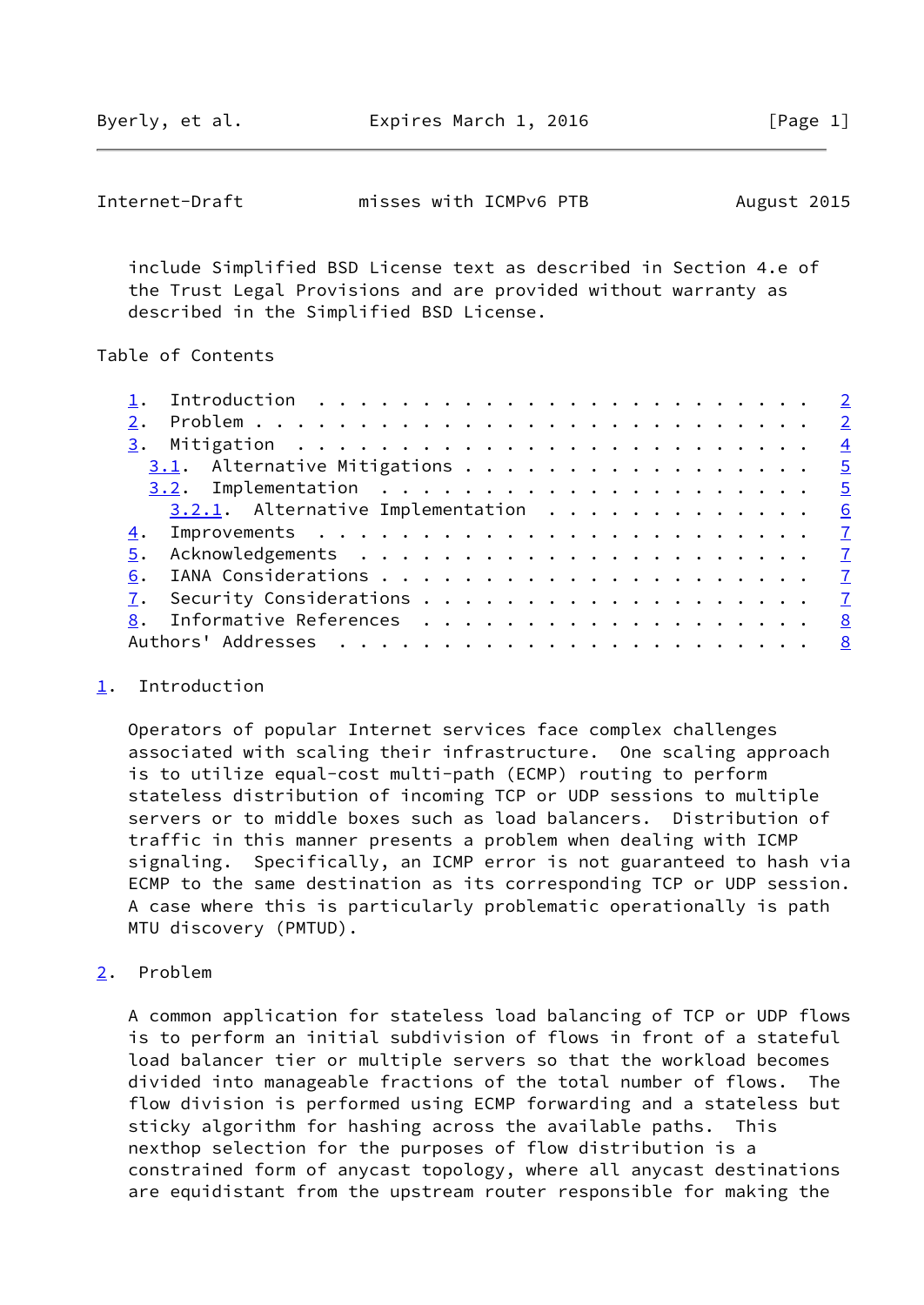last next-hop forwarding decision before the flow arrives on the destination device. In this approach, the hash is performed across some set of available protocol headers. Typically, these headers may include all or a subset of (IPv6) Flow-Label, IP-source, IP-

|  | Byerly, et al. | Expires March 1, 2016 | [Page 2] |
|--|----------------|-----------------------|----------|
|--|----------------|-----------------------|----------|

Internet-Draft misses with ICMPv6 PTB August 2015

 destination, protocol, source-port, destination-port and potentially others such as ingress interface.

 A problem common to this approach of distribution through hashing is impact on path MTU discovery. An ICMPv6 type 2 PTB message generated on an intermediate device for a packet sent from a server that is part of an ECMP load balanced service to a client will have the load balanced anycast address as the destination and hence will be statelessly load balanced to one of the servers. While the ICMPv6 PTB message contains as much of the packet that could not be forwarded as possible, the payload headers are not considered in the forwarding decision and are ignored. Because the PTB message is not identifiable as part of the original flow by the IP or upper layer packet headers, the results of the ICMPv6 ECMP hash calculation are unlikely to be hashed to the same nexthop as packets matching the TCP or UDP ECMP hash of the flow.

 An example packet flow and topology follow. The packet for which the PTB message was generated was intended for the client.

```
 ptb -> router ecmp -> nexthop L4/L7 load balancer -> destination
   router --> load balancer 1 --->
        \\--> load balancer 2 ---> load-balanced service
         \--> load balancer N --->
```
# Figure 1

 The router ECMP decision is used because it is part of the forwarding architecture, can be performed at line rate, and does not depend on shared state or coordination across a distributed forwarding system which may include multiple linecards or routers. The ECMP routing decision is deterministic with respect to packets having the same computed hash.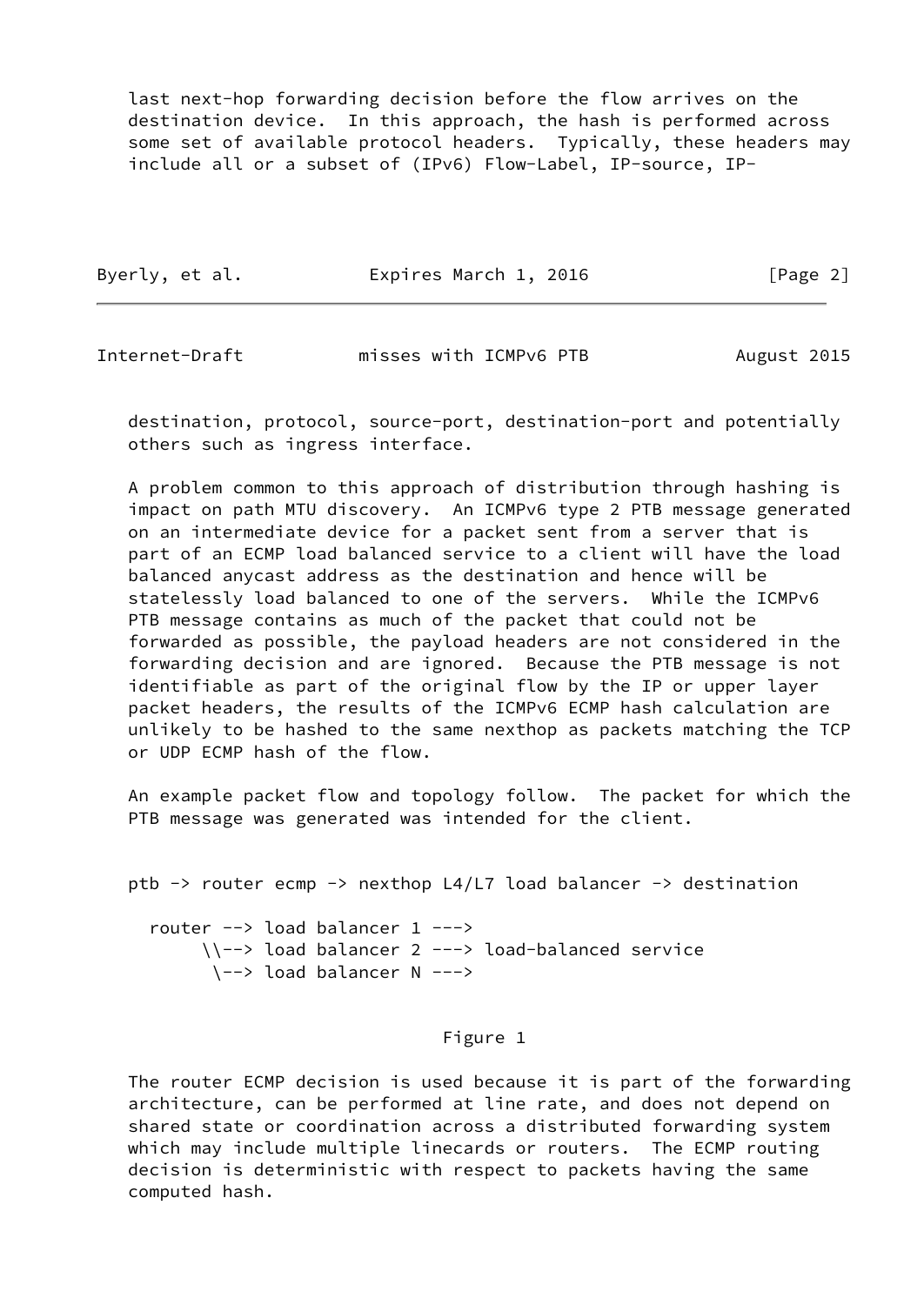A typical case where ICMPv6 PTB messages are received at the load balancer is a case where the path MTU from the client to the load balancer is limited by a tunnel in which the client itself is not aware of.

 Direct experience says that the frequency of PTB messages is small compared to total flows. One possible conclusion being that tunneled IPv6 deployments that cannot carry 1500 MTU packets are relatively rare. Techniques employed by clients such as happy-eyeballs may actually contribute some amelioration to the IPv6 client experience by preferring IPv4 in cases that might be identified as failures.

| Byerly, et al. | Expires March 1, 2016 | [Page 3] |
|----------------|-----------------------|----------|
|----------------|-----------------------|----------|

<span id="page-3-1"></span>Internet-Draft misses with ICMPv6 PTB August 2015

 Still, the expectation of operators is that PMTUD should work and that unnecessary breakage of client traffic should be avoided.

 A final observation regarding server tuning is that it is not always possible even if it is potentially desirable to be able to independently set the TCP MSS for different address families on some end-systems. On Linux platforms, advmss may be set on a per route basis for selected destinations in cases where discrimination by route is possible.

 The problem as described does also impact IPv4; however implementation of [RFC 4821](https://datatracker.ietf.org/doc/pdf/rfc4821) [[RFC4821\]](https://datatracker.ietf.org/doc/pdf/rfc4821) TCP MTU probing, the ability to fragment on wire at tunnel ingress points and the relative rarity of sub-1500 byte MTUs that are not coupled to changes in client behavior (for example, endpoint VPN clients set the tunnel interface MTU accordingly to avoid fragmentation for performance reasons) makes the problem sufficiently rare that some existing deployments have choosen to ignore it.

<span id="page-3-0"></span>[3](#page-3-0). Mitigation

 Mitigation of the potential for PTB messages to be mis-delivered involves ensuring that an ICMPv6 error message is distributed to the same anycast server responsible for the flow for which the error is generated. Ideally, mitigation could be done by the mechanism hosts use to identify the flow, by looking into the payload of the ICMPv6 message (to determine which TCP flow it was associated with) before making a forwarding decision. Because the encapsulated IP header occurs at a fixed offset in the ICMP message it is not outside the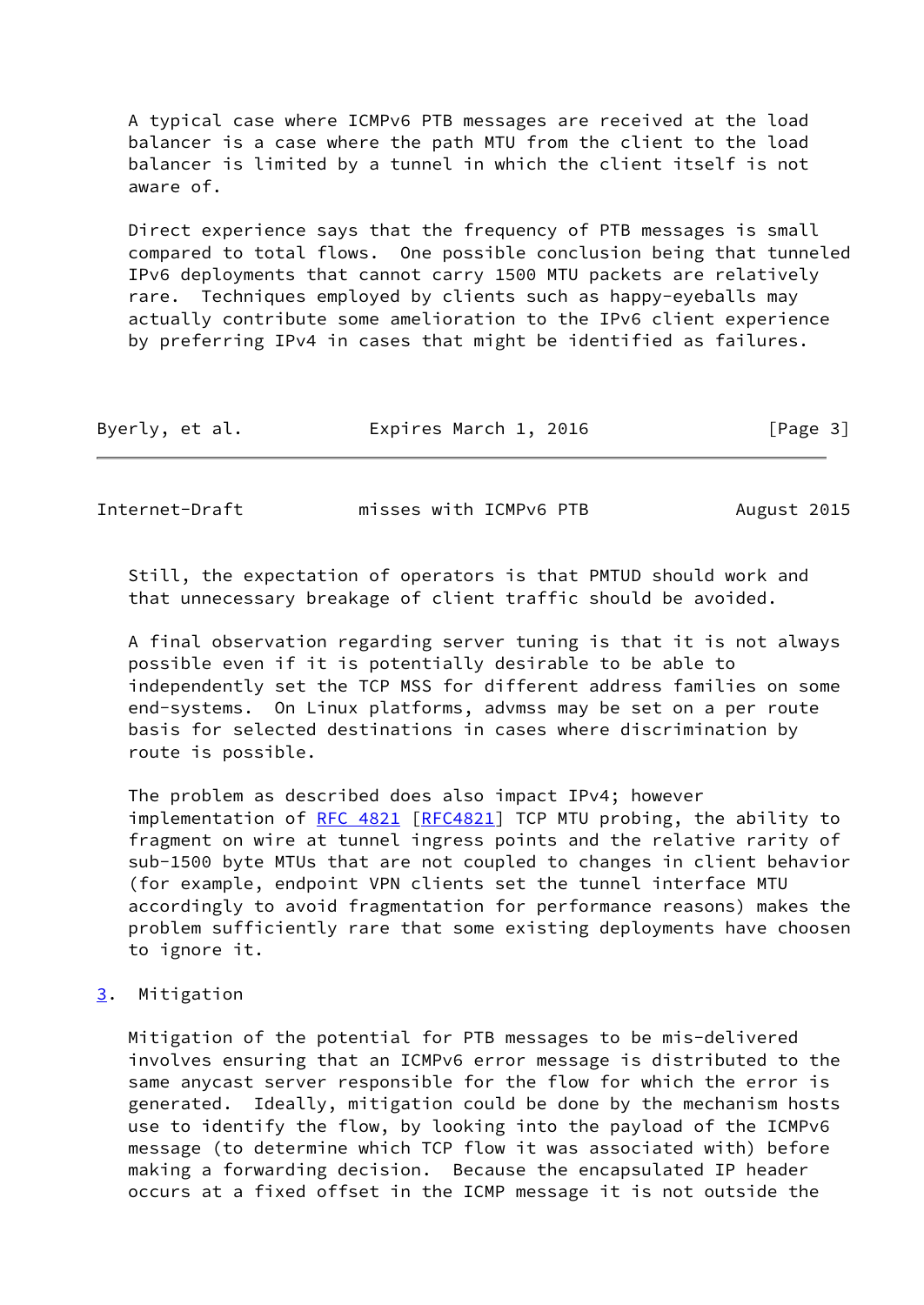realm of possibility that routers with sufficient header processing capability could parse that far into the payload. Employing a mediation device that handles the parsing and distribution of PTB messages after policy routing or on each load-balancer/server is a possibility.

 Another mitigation approach is predicated upon distributing the PTB message to all anycast servers under the assumption that the one for which the message was intended will be able to match it to the flow and update the route cache with the new MTU and that devices not able to match the flow will discard these packets. Such distribution has potentially significant implications for resource consumption and for self-inflicted denial-of-service if not carefully employed. Fortunately, in real-world deployments we have observed that the number of flows for which this problem occurs is relatively small (example, 10 or fewer pps on 1Gb/s or more worth of https traffic in a real world deployment); sensible ingress rate limiters which will discard excessive message volume can be applied to protect even very

| Byerly, et al. | Expires March 1, 2016 | [Page 4] |
|----------------|-----------------------|----------|
|----------------|-----------------------|----------|

<span id="page-4-1"></span>Internet-Draft misses with ICMPv6 PTB August 2015

 large anycast server tiers with the potential for fallout limited to circumstances of deliberate duress.

<span id="page-4-0"></span>[3.1](#page-4-0). Alternative Mitigations

 As an alternative, it may be appropriate to lower the TCP MSS to 1220 in order to accommodate 1280 byte MTU. We consider this undesirable as hosts may not be able to independently set TCP MSS by address family thereby impacting IPv4, or alternatively that middle-boxes need to be employed to clamp the MSS independently from the end systems. Potentially, extension headers might further alter the lower bound that the MSS would have to be set to, making clamping still more undesirable.

<span id="page-4-2"></span>[3.2](#page-4-2). Implementation

 1. Filter-based-forwarding matches next-header ICMPv6 type-2 and matches a next-hop on a particular subnet directly attached to 1 or more routers. The filter is policed to reasonable limits (we chose 1000pps, more conservative rates might be required in other implementations).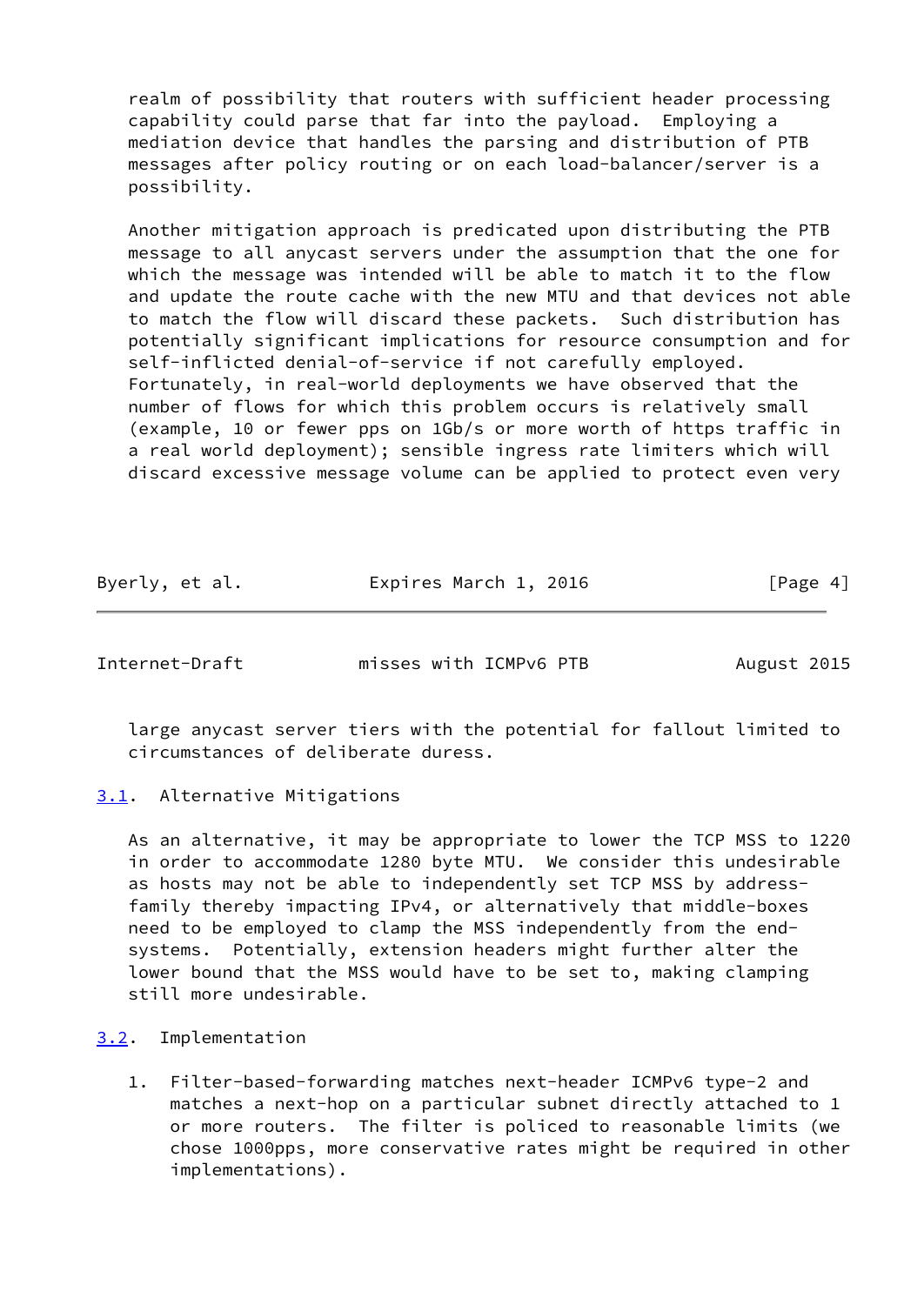- 2. Filter is applied on input side of all external (internet or customer facing) interfaces.
- 3. A proxy located at the next-hop forwards ICMPv6 type-2 packets received at the next-hop to an Ethernet broadcast address (example ff:ff:ff:ff:ff:ff) on all specified subnets. This was necessitated by router inability (in IPv6) to forward the same packet to multiple unicast next-hops.
- 4. Anycasted servers receive the PTB error and process packet as needed.

 A simple Python scapy script that can perform the ICMPv6 proxy reflection is included.

<span id="page-5-0"></span>

| Byerly, et al. | Expires March 1, 2016                                                                                                                                                                                                                                                      |             | [Page 5] |
|----------------|----------------------------------------------------------------------------------------------------------------------------------------------------------------------------------------------------------------------------------------------------------------------------|-------------|----------|
| Internet-Draft | misses with ICMPv6 PTB                                                                                                                                                                                                                                                     | August 2015 |          |
|                | #!/usr/bin/python                                                                                                                                                                                                                                                          |             |          |
|                | from scapy.all import $\star$                                                                                                                                                                                                                                              |             |          |
|                | $IFACE_OUT = ['p2p1", "p2p2"]$                                                                                                                                                                                                                                             |             |          |
|                | def icmp6_callback(pkt):<br>if $pkt.haslayer(IPV6)$ and (ICMPv6PacketTooBig in $pkt$ ) \<br>and $plt[Ether].dst != 'ff:ff:ff:ff;ff':$<br>del(pkt[Ether].src)<br>$plt[Ether].dst = 'ff:ff:ff:ff:ff;ff'$<br>pkt.show()<br>for iface in IFACE_OUT:<br>sendp(pkt, iface=iface) |             |          |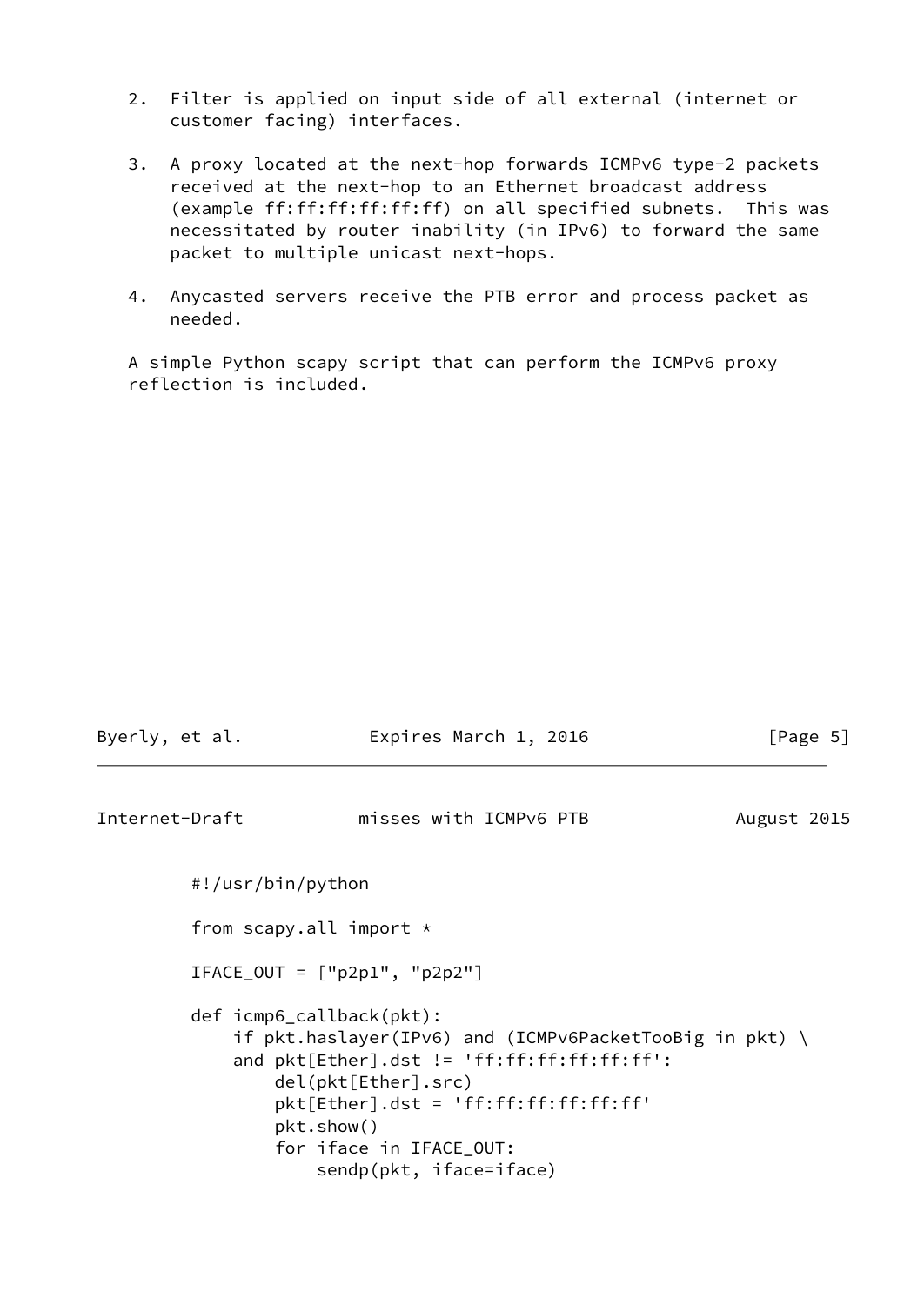```
 def main():
     sniff(prn=icmp6_callback, filter="icmp6 \
    and (i p6[40+0] == 2)", store=0)
if __name__ == ' __main__':
     main()
```
 This example script listens on all interfaces for IPv6 PTB errors being forwarded using filter-based-forwarding. It removes the existing Ethernet source and rewrites a new Ethernet destination of the Ethernet broadcast address. It then sends the resulting frame out the p2p1 and p2p2 interfaces which attached to vlans where our anycast servers reside.

# <span id="page-6-0"></span>[3.2.1](#page-6-0). Alternative Implementation

 Alternatively, network designs in which a common layer 2 network exists on the ECMP hop could distribute the proxy onto the end systems, eliminating the need for policy routing. They could then rewrite the destination -- for example, using iptables before forwarding the packet back to the network containing all of the server or load balancer interfaces. This implmentation can be done entirely within the Linux iptables firewall. Because of the distributed nature of the filter, more conservative rate limits are required than when a global rate limit can be employed.

 An example ip6tables / nftables rule to match icmp6 traffic, not match broadcast traffic, impose a rate limit of 10 pps, and pass to a target destination would resemble:

ip6tables -I INPUT -i lo -p icmpv6 -m icmpv6 --icmpv6-type  $2/0$  \  $-m$  pkttype ! --pkt-type broadcast -m limit --limit 10/second \ -j TEE 2001:DB8::1

| Expires March 1, 2016<br>Byerly, et al. | [Page 6] |
|-----------------------------------------|----------|
|-----------------------------------------|----------|

<span id="page-6-2"></span>Internet-Draft misses with ICMPv6 PTB August 2015

 As with the scapy example, once the destination has been rewritten from a hardcoded ND entry to an Ethernet broadcast address -- in this case to an IPv6 documentation address -- the traffic will be reflected to all the hosts on the subnet.

<span id="page-6-1"></span>[4](#page-6-1). Improvements

There are several ways that improvements could be made to the problem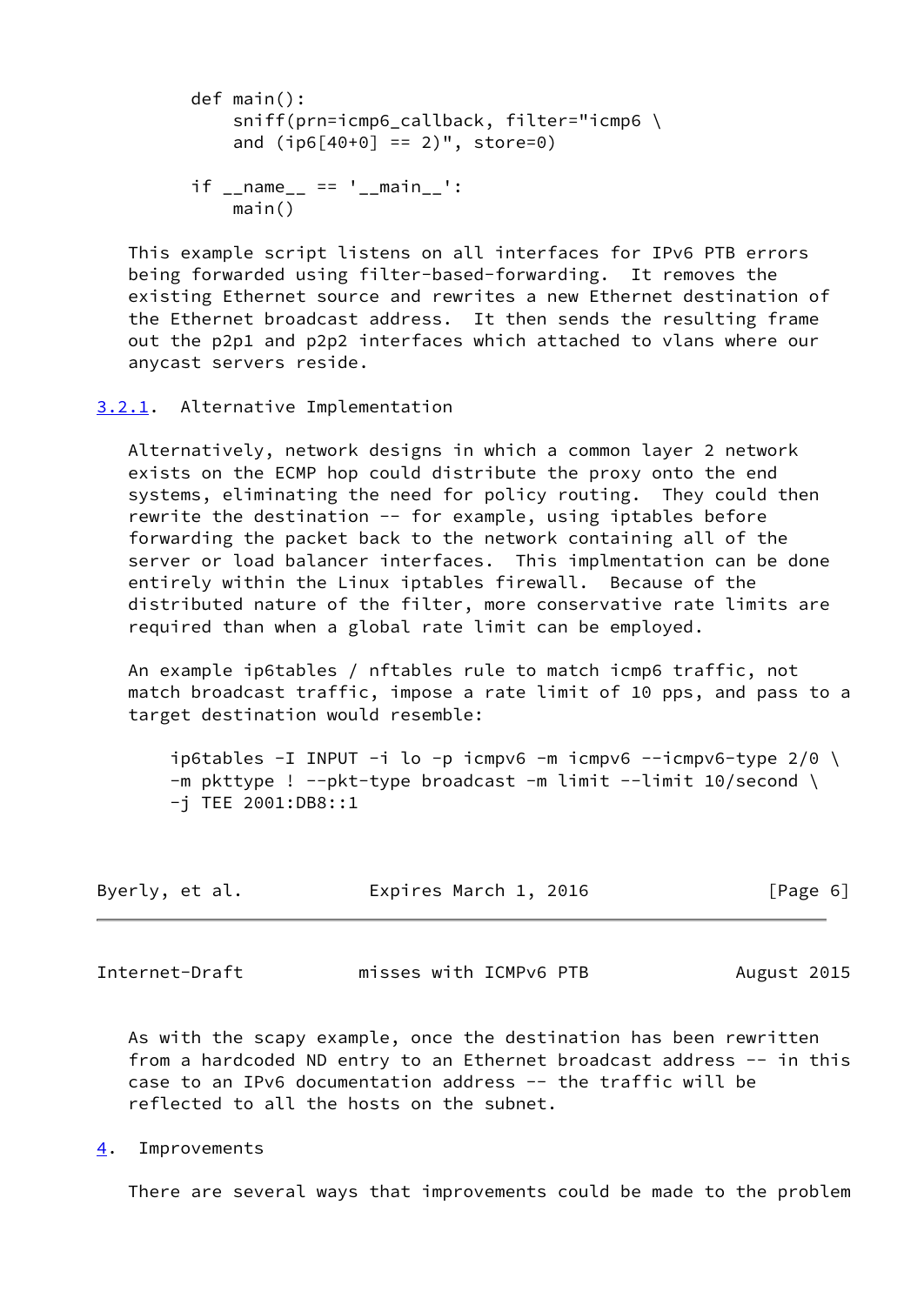how to ECMP load balance of ICMPv6 PTB messages. little in the way of Internet protocol specification change is required, rather we forsee practical implemention change which insofar as we are aware does not exist in current router switch or layer3/4 load balancers. alternatively improved behavior on the part of client/server detection of path mtu in band could render the behavior of devices in the path irrelevant.

- 1. Routers with sufficient capacity within the lookup process could parse all the way through the L3 or L4 header in the ICMPv6 payload beginning at bit offset 32 of the ICMP header. By reordering the elements of the hash to match the inward direction of the flow, the PTB error could be directed to the same next-hop as the incoming packets in the flow.
- 2. The FIB (Forwarding Information Base) on the router could be programmed with a multicast distribution tree that included all of the necessary next-hops, and unicast ICMPv6 packets could be policy routed to these destinations.
- 3. Ubiquitous implementation of [RFC 4821](https://datatracker.ietf.org/doc/pdf/rfc4821) [[RFC4821](https://datatracker.ietf.org/doc/pdf/rfc4821)] Packetization Layer Path MTU Discovery would probably go a long way towards reducing dependence on ICMPv6 PTB by end systems.
- <span id="page-7-0"></span>[5](#page-7-0). Acknowledgements

 The authors would like to thank Marak Majkowsiki for contributing text, examples, and a very close review. The authors would like to thank Mark Andrews, Brian Carpenter, Nick Hilliard and Ray Hunter, for review.

<span id="page-7-1"></span>[6](#page-7-1). IANA Considerations

This memo includes no request to IANA.

<span id="page-7-2"></span>[7](#page-7-2). Security Considerations

 The employed mitigation has the potential to greatly amplify the impact of a deliberately malicious sending of ICMPv6 PTB messages. Sensible ingress rate limiting can reduce the potential for impact;

| Byerly, et al. | Expires March 1, 2016 | [Page 7] |
|----------------|-----------------------|----------|
|----------------|-----------------------|----------|

<span id="page-7-3"></span>

| Internet-Draft | misses with ICMPv6 PTB | August 2015 |
|----------------|------------------------|-------------|
|                |                        |             |

however, legitimate traffic may be lost once the rate limit is